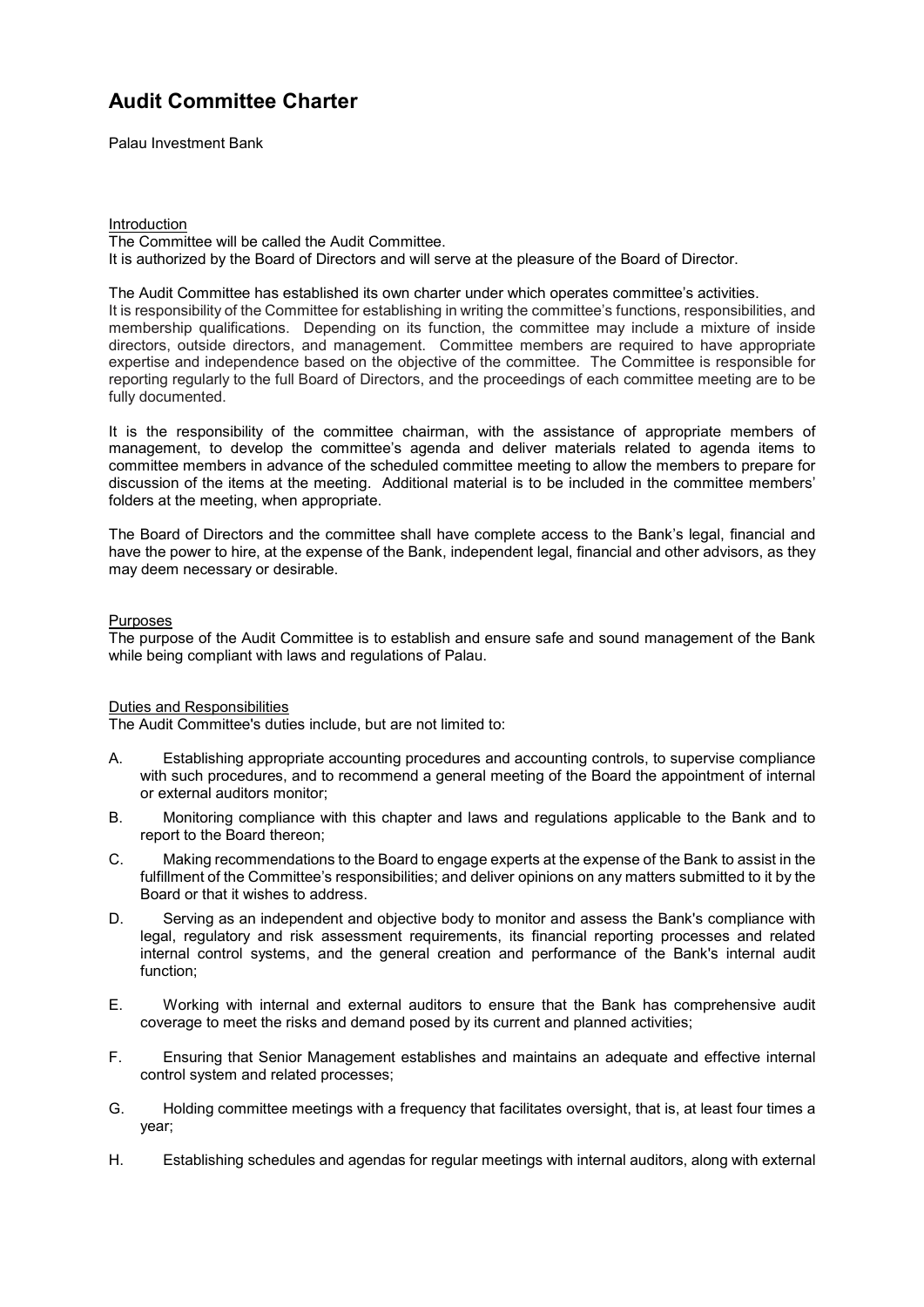Palau Investment Bank

auditors when providing oversight;

- I. Carrying out the appointment, termination, compensation, and oversight of the independent public accountant (IPA) or external auditor;
- J. Ensuring external auditors are independent and objective in their findings and consistent with their independence principles and rules, and ensuring that external auditor engagement letters and any related agreements for services do not contain any unsafe and unsound limitation of liability provisions before commencing engagement;
- K. Monitoring the financial reporting processes and overseeing the establishment of policies, procedures and processes that ensure full and accurate disclosure of the Bank's financial condition, including reviewing the significant qualitative aspects of the Bank's accounting practices, including accounting estimates, financial reporting judgments, and financial statement disclosures;
- L. Monitoring management and staff compliance with policies, procedures and processes approved by the Board of Directors, and all related laws, rules, and regulations;
- M. Establishing and maintaining policies, procedures and processes for Bank employees to submit confidential and anonymous concerns to the committee about questionable accounting, internal accounting control, or auditing matters to ensure the timely investigation of complaints received and appropriate documentation retention (also known as whistleblower);
- N. Overseeing compliance of the Bank's internal audit function and recommending improvements of related auditing functions and controls;
- O. Overseeing the audit and other services of the Bank's internal and external auditors to ensure that the Bank maintains comprehensive audit coverage to meet the risks and demands posed by its current and planned activities (including an annual audit by an independent accounting firm) and being directly responsible for the appointment, independence, qualifications, compensation and oversight of the internal and external auditors, who will report directly to the Audit Committee;
- P. Establishing schedules and agendas for regular meetings with internal auditors, along with external auditors when providing oversight;
- Q. Providing an open means of communication among the Bank's outside auditors, accountants, financial and Senior Management, its internal auditors, corporate compliance department and the Board of Directors;
- R. Resolving any significant disagreements between Senior Management and the auditors;
- S. Monitoring, tracking, and holding management accountable for addressing deficiencies that auditors or regulators identify, including (when necessary) providing discipline to ensure effective and timely response by management to correct control weaknesses and violations of law, rule or regulation noted in internal or external audit reports or in examination reports;
- T. Reviewing with Bank management and the external auditor the scope of services, significant accounting policies, and conclusions regarding significant accounting estimates;
- U. Reviewing with Bank management and the external auditor the effectiveness of internal controls over financial reporting, the resolution of related material weaknesses, and the prevention or detection of management overrides or compromises;
- V. Reviewing with Bank management the Bank's compliance with all applicable laws, rules and regulations;
- W. Overseeing the internal audit function.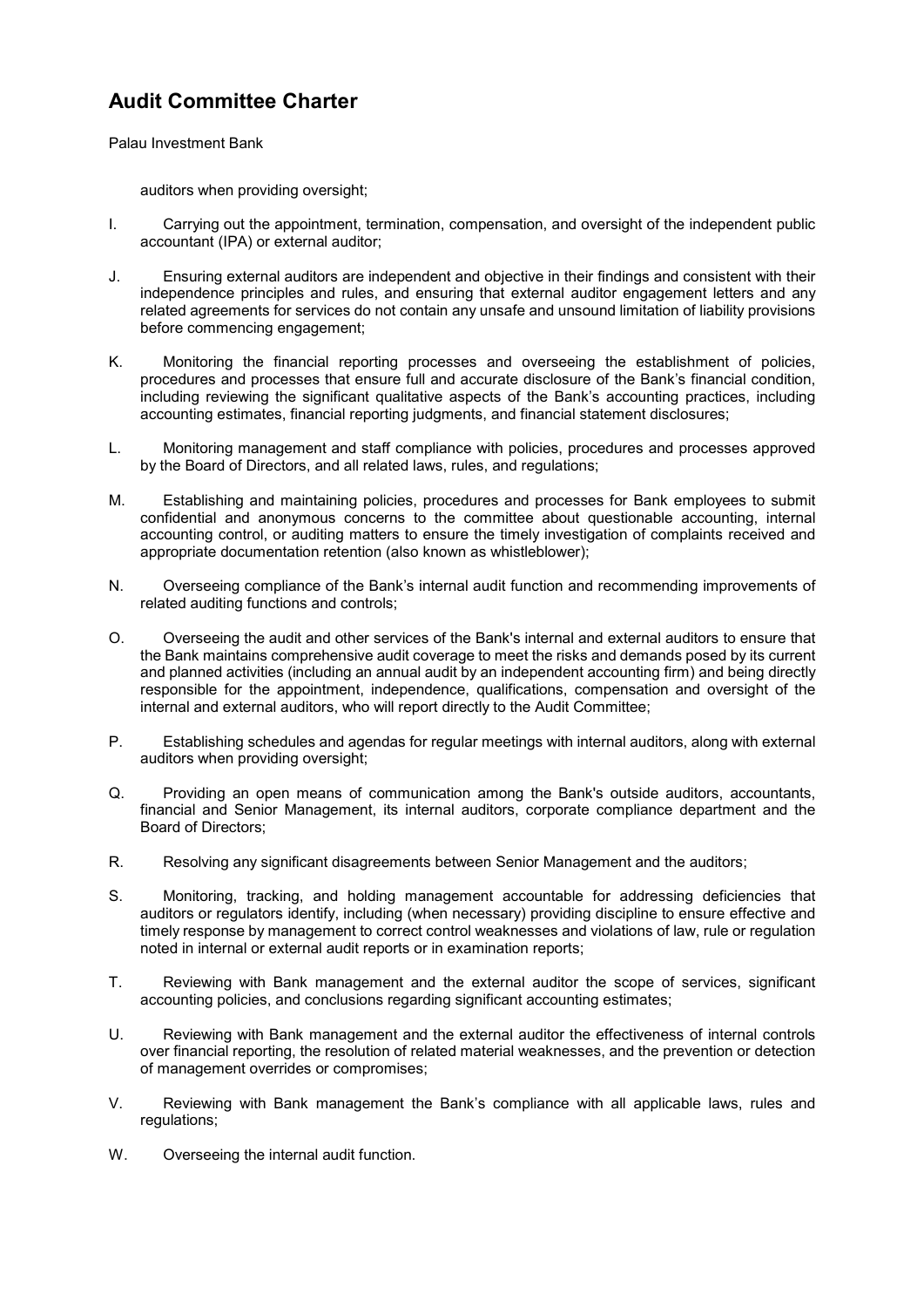Palau Investment Bank

- X. Maintaining minutes and other relevant records of audit committee meetings and decisions.
- Y. Meeting with Bank examiners at least once each supervisory cycle to discuss findings of reviews, including conclusions regarding audit; and
- Z. Preparing the Audit Committee Report for inclusion in the Bank's proxy statement for its annual meeting.

### Membership

There shall be a Audit Committee consisting of at least three (3) persons appointed by the Board of Directors.

The chairman must meet regulatory standards of accounting or related financial management and compliance expertise. Members must be independent of management and free from any relationship that would interfere with the exercise of independent judgment. In addition, members must be independent of operating personnel who audit policies, procedures, processes, systems, or records. However, operating personnel may attend meetings to provide necessary information. In the event the Bank performs significant transactions with affiliates, audit committee membership is to be independent from the Bank's affiliates

#### Meeting Minutes

Minutes of each meeting shall be kept. Copies shall be mailed to the board and committee membership within two weeks after a meeting.

It is the policy of the Bank and the responsibility of the Board of Directors and Senior Management to ensure that accurate and concise meeting minutes are properly documented for all meetings of, and actions taken by, the Board of Directors and committees thereof. In general, minutes of Board of Directors and board committee meetings are an essential part of the Bank's records capturing the deliberations and actions of the Board of Directors. Meeting minutes must be complete and accurate, and document the review and discussion of material action items on the agenda, any actions taken, follow-up items to be addressed at subsequent meetings, and any other issues that may arise (including approval of previous meeting minutes and approved policies by the Board of Directors).

Minutes are to record the attendance of each director, other attendees, and directors' votes or abstentions. The record of meetings by the Board of Directors and activities should include all materials distributed to the Board of Directors for informational, oversight, or monitoring purposes. Each director should have the opportunity to review and, if appropriate, modify the minutes before the Board of Directors ratifies them. Minutes are to be timely and presented for approval at the next meeting of the Board of Directors. In addition, the Board of Directors is to ensure that it receives regular reports or minutes from the various committee meetings.

The Board of Directors is to address the level of detail required for minutes and records of meetings of the Board of Directors. Minutes may be subject to discovery during stockholder derivative litigation. Minutes are to include sufficient information to reflect that directors were fully informed about the relevant facts, carefully deliberated the issues, provided credible challenge when necessary, and made decisions based on the best interests of the Bank and its shareholders.

At minimum, these minutes are to reflect the following standards:

### 1. Adequacy of Management's Reports to the Board of Directors

 It is the responsibility of Senior Management to ensure that reports submitted to the Board of Directors are thorough and accurate and cover all aspects of the Bank's operations. Senior Management is to provide such reports to the members of the Board of Directors before regular board or committee meetings to allow adequate time for review before the meetings. In general, these reports are to: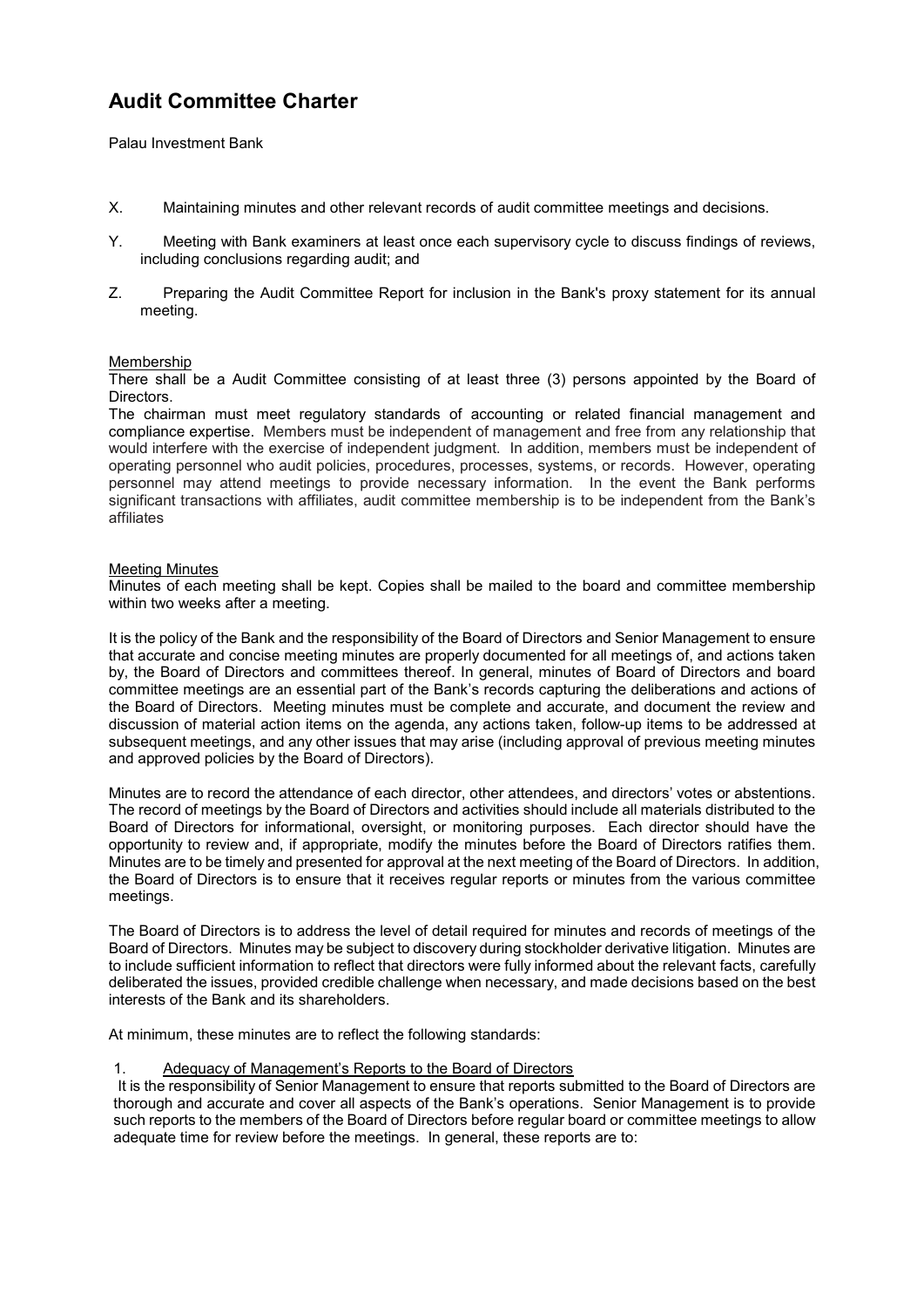Palau Investment Bank

- A. Document any significant changes to capital, financial performance results, compliance performance, and major business activities, including information technology risks;
- B. Address technology risks for information security, technology audit work, business continuity planning, and technology vendor oversight activities; and

### 2. Oversight of Management

Minutes are to reflect the Board of Director's discussion and approval of any major strategic or operating decisions and the adoption of major operating policies, procedures and processes. It is the responsibility of Senior Management to obtain board approval before implementing new policies or engaging in new activities.

#### 3. Attendance and Participation

The minutes are to document regular attendance by board members, which should be at least 75% or more of all regularly scheduled board meetings as the benchmark for regular attendance. In addition, minutes are to identify board members who ask questions or make motions, indicating that they are active in the meetings.

#### 4. Performance Evaluations

Minutes are to reflect the Board of Director's election of officers, its review of management performance, and its deliberations regarding salaries and compensation for officers and fees for attorneys, appraisers, directors and others.

#### 5. Compliance with Directives

Minutes are to document how the Bank's internal systems monitor operations and ensure that management's actions are appropriate and conform to policies and directives approved by the Board of Directors.

#### 6. Other Standards

Minutes are to be a complete and accurate representation of meeting discussions, including dissenting opinions or votes, and indicate that the directors studied pertinent documentation and based their decisions upon such documentation. Each director is responsible for having the opportunity to review and, if appropriate, modify the minutes before the Board of Directors ratifies them. However, the Board of Directors is prohibited from altering the minutes to distort facts.

Term

Term of committee member is two years. Member is appointed at the meeting of the Board of Directors.

## **Officers**

The committee shall have a chair, vice chair, and recording secretary who are elected for two-year terms by the membership. Elections will be held at the first meeting of the new membership year.

#### By-Laws

The committee shall draft and adopt a set of written by-laws at the organizational meeting of the committee. The by-laws govern committee operation. By-laws require a two-thirds vote for adoption or change.

#### Meeting Frequency

The committee shall be held on a quarterly basis, that is, at least 4 times per year. Written notices of upcoming meetings shall be mailed to members at least seven days before a meeting.